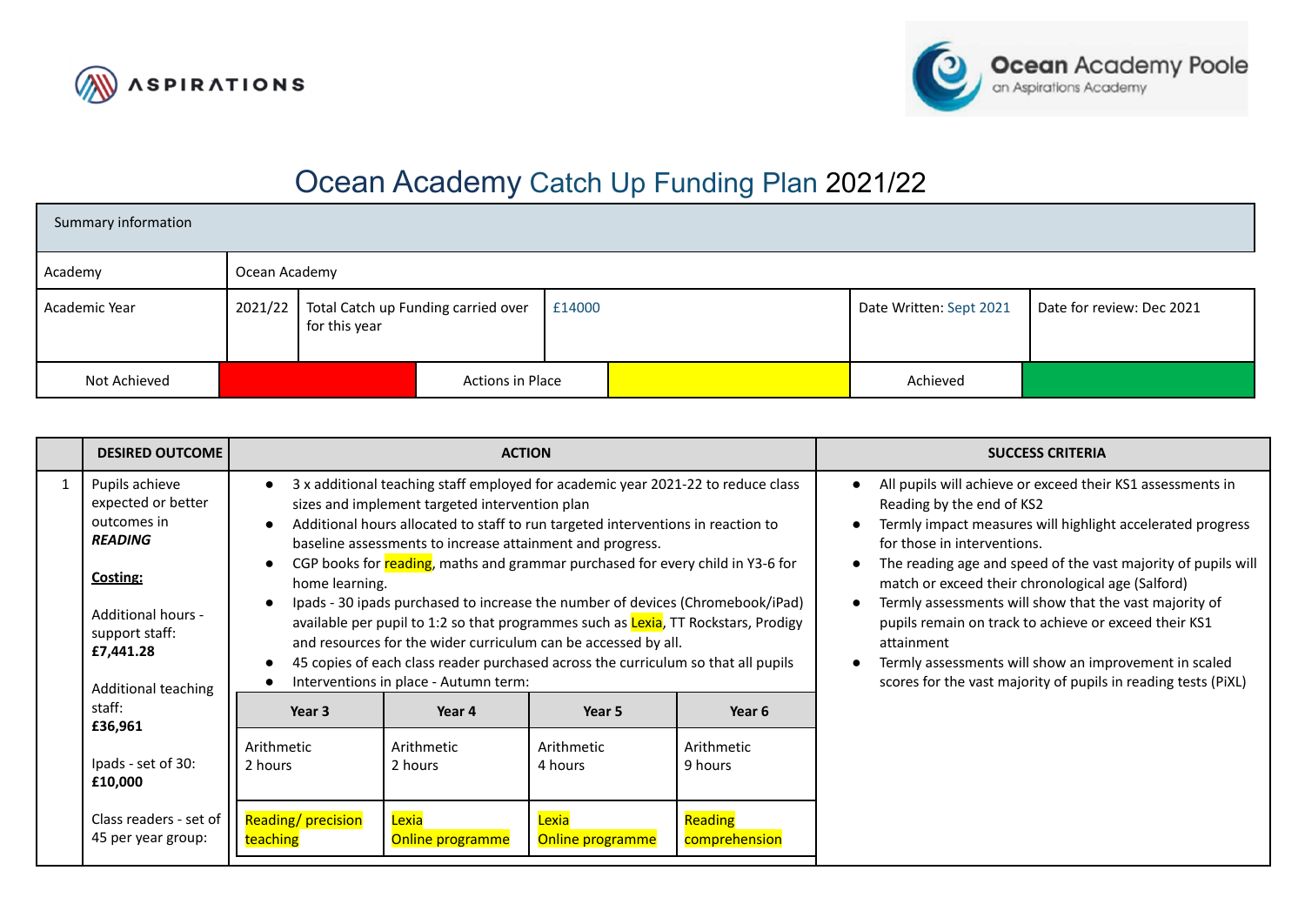|    | £4,500                                                                                                                                                          | 4 hours                                                                                                                                                                                                                                                 | 2 hours                                                                                                                                              | 2 hours                                                                                                                                                                                                                                                                                                                                                                                                                                                                                          | 4 hours                              |                                                                                                                                                                                                                                                                                                                                                                                                                                              |
|----|-----------------------------------------------------------------------------------------------------------------------------------------------------------------|---------------------------------------------------------------------------------------------------------------------------------------------------------------------------------------------------------------------------------------------------------|------------------------------------------------------------------------------------------------------------------------------------------------------|--------------------------------------------------------------------------------------------------------------------------------------------------------------------------------------------------------------------------------------------------------------------------------------------------------------------------------------------------------------------------------------------------------------------------------------------------------------------------------------------------|--------------------------------------|----------------------------------------------------------------------------------------------------------------------------------------------------------------------------------------------------------------------------------------------------------------------------------------------------------------------------------------------------------------------------------------------------------------------------------------------|
|    |                                                                                                                                                                 | <b>Project X reading</b><br>2 hours                                                                                                                                                                                                                     | <b>Project X reading</b><br>2 hours                                                                                                                  |                                                                                                                                                                                                                                                                                                                                                                                                                                                                                                  | Handwriting<br>3 hours               |                                                                                                                                                                                                                                                                                                                                                                                                                                              |
|    |                                                                                                                                                                 | Rapid read<br>5 hours                                                                                                                                                                                                                                   | Rapid read<br>5 hours                                                                                                                                | Rapid read<br>2 hours                                                                                                                                                                                                                                                                                                                                                                                                                                                                            | Lexia<br>Online programme<br>2 hours |                                                                                                                                                                                                                                                                                                                                                                                                                                              |
|    |                                                                                                                                                                 |                                                                                                                                                                                                                                                         | Reading speed<br>2 hours                                                                                                                             |                                                                                                                                                                                                                                                                                                                                                                                                                                                                                                  | Writing<br>conferencing<br>3 hours   |                                                                                                                                                                                                                                                                                                                                                                                                                                              |
|    |                                                                                                                                                                 |                                                                                                                                                                                                                                                         | <b>Additional teacher -</b><br>reduce class size<br>12 hours                                                                                         |                                                                                                                                                                                                                                                                                                                                                                                                                                                                                                  | In class maths<br>support<br>5 hours |                                                                                                                                                                                                                                                                                                                                                                                                                                              |
|    |                                                                                                                                                                 | Teacher x 2 days per week: 3hrs writing conferencing, 3 hours in class support maths<br>Teacher - 1.5 hrs handwriting Yr 6, 5 hrs 1:2 maths Yr 6, 4 hrs in class support maths in year<br>6 x 3 days<br>Teacher - 4 mornings x English and maths Year 4 |                                                                                                                                                      |                                                                                                                                                                                                                                                                                                                                                                                                                                                                                                  |                                      |                                                                                                                                                                                                                                                                                                                                                                                                                                              |
|    | <b>AUTUMN REVIEW (AP1):</b>                                                                                                                                     |                                                                                                                                                                                                                                                         |                                                                                                                                                      |                                                                                                                                                                                                                                                                                                                                                                                                                                                                                                  |                                      |                                                                                                                                                                                                                                                                                                                                                                                                                                              |
|    | <b>SPRING REVIEW (AP2):</b>                                                                                                                                     |                                                                                                                                                                                                                                                         |                                                                                                                                                      |                                                                                                                                                                                                                                                                                                                                                                                                                                                                                                  |                                      |                                                                                                                                                                                                                                                                                                                                                                                                                                              |
|    | <b>SUMMER REVIEW (AP3):</b>                                                                                                                                     |                                                                                                                                                                                                                                                         |                                                                                                                                                      |                                                                                                                                                                                                                                                                                                                                                                                                                                                                                                  |                                      |                                                                                                                                                                                                                                                                                                                                                                                                                                              |
|    | <b>DESIRED OUTCOME</b>                                                                                                                                          |                                                                                                                                                                                                                                                         | <b>ACTION</b>                                                                                                                                        |                                                                                                                                                                                                                                                                                                                                                                                                                                                                                                  |                                      | <b>SUCCESS CRITERIA</b>                                                                                                                                                                                                                                                                                                                                                                                                                      |
| 2. | Pupils achieve<br>expected or better<br>outcomes in <b>MATHS</b><br>Costing:<br><b>Additional hours -</b><br>support staff:<br>£7,441.28<br>Additional teaching | $\bullet$<br>$\bullet$<br>home learning.<br>$\bullet$                                                                                                                                                                                                   | sizes and implement targeted intervention plan<br>baseline assessments to increase attainment and progress.<br>Interventions in place - Autumn term: | 3 x additional teaching staff employed for academic year 2021-22 to reduce class<br>Additional hours allocated to staff to run targeted interventions in reaction to<br>CGP books for reading, maths and grammar purchased for every child in Y3-6 for<br>Ipads - 30 ipads purchased to increase the number of devices (Chromebook/iPad)<br>available per pupil to 1:2 so that programmes such as Lexia, TT Rockstars, Prodigy<br>and resources for the wider curriculum can be accessed by all. |                                      | All pupils will achieve or exceed their KS1 assessments in<br>maths by the end of KS2<br>Termly impact measures will highlight accelerated progress<br>for those in interventions.<br>Termly assessments will show that the vast majority of<br>pupils remain on track to achieve or exceed their KS1<br>attainment<br>Termly assessments will show an improvement in scaled<br>scores for the vast majority of pupils in maths tests (PiXL) |